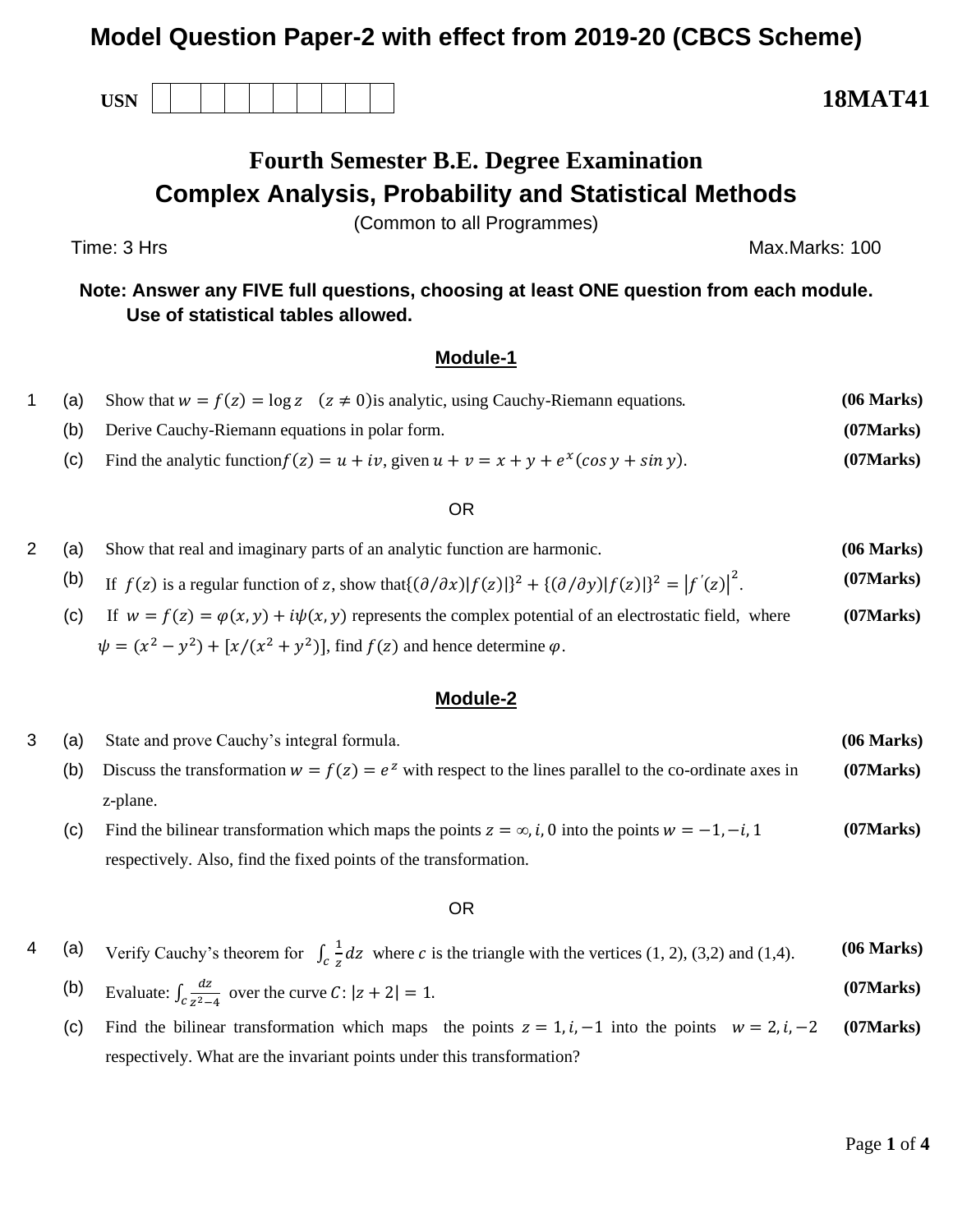### **18MAT41**

#### **Module-3**

The probability distribution of a random variable  $X$  is given by the following table:

| $X(=x_i)$    | ິ   |    |     |     |    |   |
|--------------|-----|----|-----|-----|----|---|
| D(V)<br>17 I | 1 L | эκ | 10k | 10k | эκ | " |

Find (i) the value of k (ii)  $P(x \le 1)$  (iii) $P(0 \le x < 3)$ .

5 (a)

- (b) In a certain city, the duration of the shower is exponentially distributed with mean 5 minutes. What is the probability that a shower will last for (i) 10 minutes or more (ii) less than 10 minutes (iii) between 10 to 12 minutes? **(07Marks)**
- (c) The marks of 1000 students in an examination follow a normal distribution with mean 70 and standard deviation 5. Find the number of the students whose marks will be (i) less than 65 (ii) more than 75 (iii) between 65 and 75. **(07Marks)**

#### OR

- 6 (a) The probability density function of a random variable  $X(= x)$  is  $f(x) = \begin{cases} kx^2, & -3 < x < 3 \\ 0, & \text{otherwise} \end{cases}$ . Find (i) the value of  $k$  (ii)  $P(1 \le x \le 2)$  and (iii)  $P(x > 1)$ . **(06 Marks)**
	- (b) Suppose 300 misprints are randomly distributed throughout a book of 500 pages, find the probability that a given page contains (i) exactly three misprints (ii) less than three misprints and (iii) four or more misprints. **(07Marks)**
	- (c) The I.Q. of students in a certain college is assumed to be normally distributed with mean 100 and variance 25. If two students are selected at random, find the probability that (i) both of them have I.Q. between 102 and 110 (ii) at least one of them have I.Q .between 102 and 110 (iii) at most one of them have I.Q. between 102 and 110. **(07Marks)**

#### **Module-4**

7 (a) Ten competitors in a beauty contest are ranked by two judges *A* and *B* in the following order:

Calculate the rank correlation coefficient

| ID No. of   |  |   | . . |  |    | ΙU |
|-------------|--|---|-----|--|----|----|
| competitors |  |   |     |  |    |    |
| Judge A     |  | ັ | ιv  |  |    |    |
| Judge $B$   |  |   |     |  | ιv |    |

**(06 Marks)**

**(06 Marks)**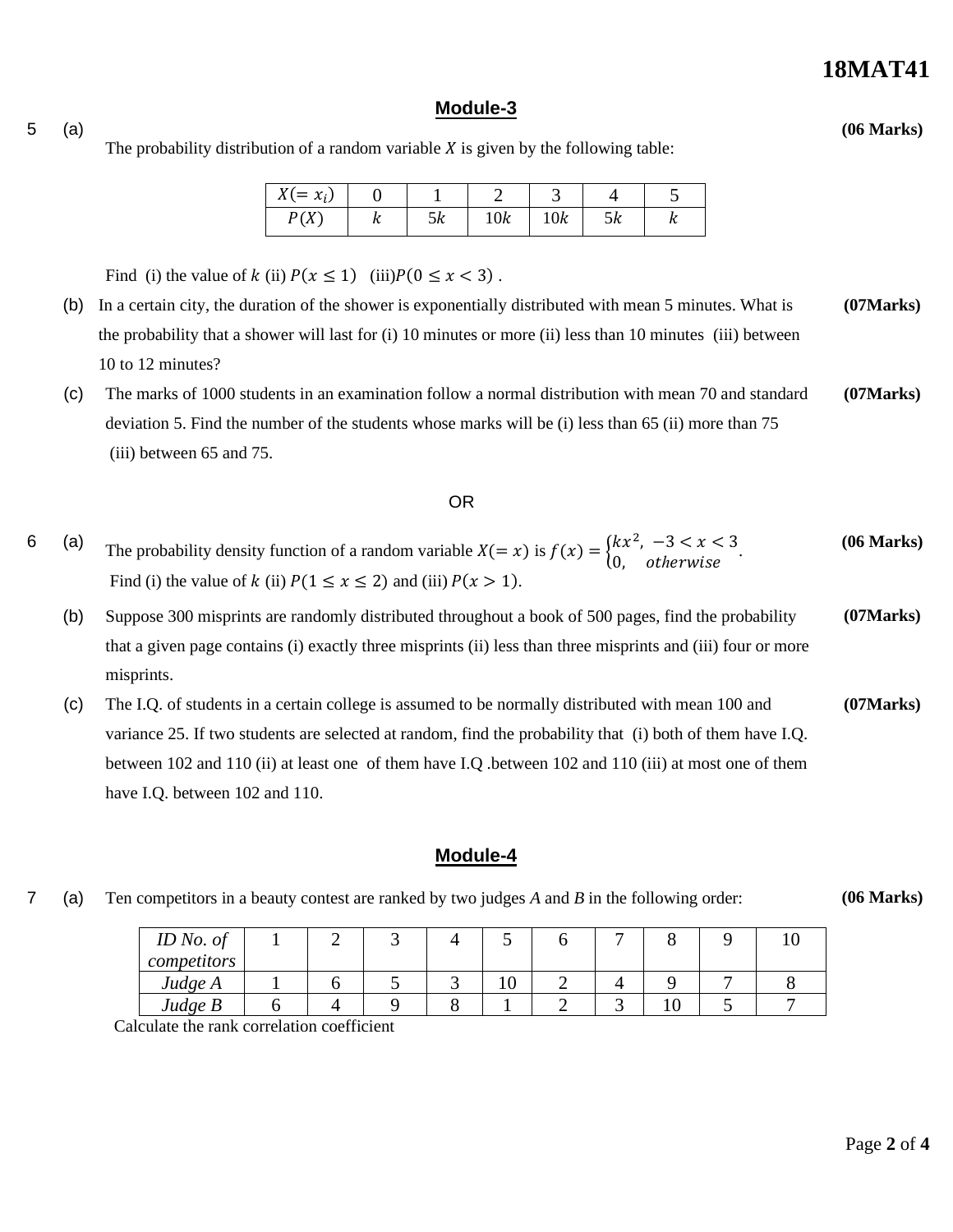Page **3** of **4**

### **18MAT41**

(b) Fit a best fitting parabola  $y = ax^2 + bx + c$  for the following data:

|  |  | $x$   1   2   3   4   5   6   7   8   9 |  |  |  |
|--|--|-----------------------------------------|--|--|--|
|  |  | v 2 6 7 8 10 11 11 10 9                 |  |  |  |

(c) With usual notation, compute  $\bar{x}$ ,  $\bar{y}$  and r from the following lines of regression:  $2x + 3y + 1 = 0$  and  $x + 6y - 4 = 0$ .

#### OR

8 (a) If  $\theta$  is the acute angle between the lines of regression, then show that  $\tan \theta = \frac{\sigma_x \sigma_y}{\sigma_z^2}$  $\frac{\sigma_x \sigma_y}{\sigma_x^2 + \sigma_y^2} \left( \frac{1 - r^2}{r} \right)$  $\frac{r}{r}$ ). Explain the **(06 Marks)**

significance when  $r = 0$  &  $r = \pm 1$ .

(b) The following table gives the heights of fathers(*x)* and sons (*y*):

| $\mathbf{r}$<br>$\lambda$ | 02 | 66 | 6  | 67 | 68 | 64 |    |  |
|---------------------------|----|----|----|----|----|----|----|--|
| $\mathcal{N}$             | h  | 68 | 65 | 68 |    |    | 64 |  |

Calculate the coefficient of correlation and lines of regression.

(c) A simply supported beam carries a concentrated load *P* at its midpoint. Corresponding to various values of *P,* the maximum deflection *Y* is measured and is given below: **(07Marks)**

| 100- | $-120$ | -140                                                          | $160 \pm 180 \pm 200$ |  |
|------|--------|---------------------------------------------------------------|-----------------------|--|
|      |        | $0.45 \mid 0.55 \mid 0.55 \mid 0.70 \mid 0.80 \mid 0.85 \mid$ |                       |  |

Find a best fitting straight line in the form  $Y = a + bP$  to the above data and hence estimate *Y* when  $P = 150$ .

#### **Module-5**

9 (a) The joint probability distribution of desecrate random variables *X* and *Y* is given below: **(06 Marks)**

|   |      | 3    | 6    |
|---|------|------|------|
|   | 1/9  | 1/6  | 1/18 |
| 3 | 1/6  | 1/4  | 1/12 |
| 6 | 1/18 | 1/12 | 1/36 |

Determine (i) marginal distribution of *X* and *Y* (ii) Are *X* and *Y s*tatistically independent?

- (b) A sample of 100 students is taken from a large population. The mean height of the students in this sample is 160cm. Can it be reasonably regarded that in the population the mean height is 165cm and the standard deviation is 10cm at 5% level of significance?. **(07Marks)**
- (c) A random sample of 10 boys had the following I.Q. :70, 120, 110, 101, 88, 83, 95, 98, 107, 100. Does this data support the assumption of a population mean I.Q. of 100 at 5% level of significance? ( $t_{0.05}$  for 9 d.f. is 2.262). **(07Marks)**



**(07Marks)**

**(07Marks)**